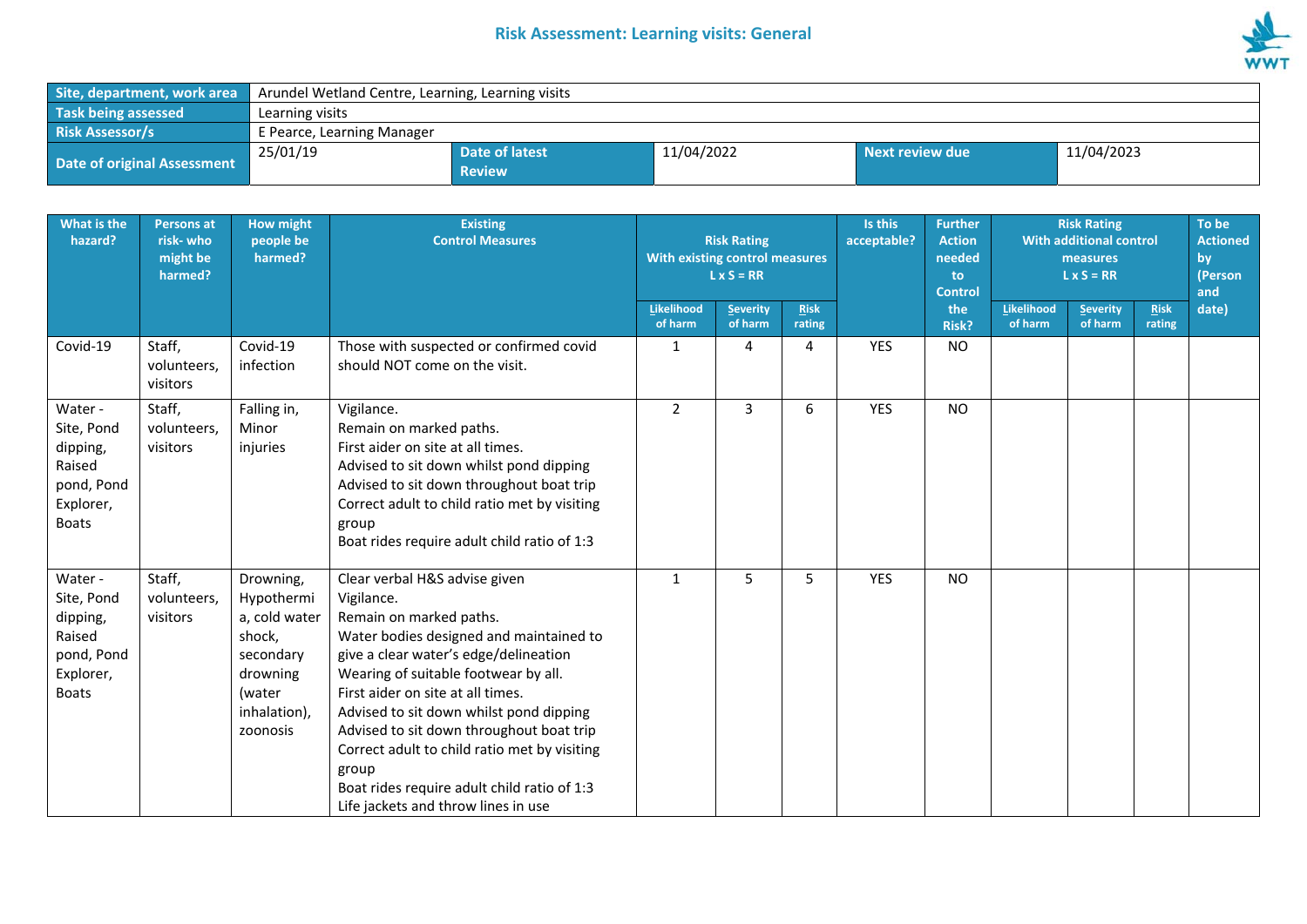| What is the<br>hazard?                    | <b>Persons at</b><br>risk-who<br>might be<br>harmed? | <b>How might</b><br>people be<br>harmed? | <b>Existing</b><br><b>Control Measures</b>                                                                                                                                                                                                                                                         | <b>Risk Rating</b><br>acceptable?<br><b>With existing control measures</b><br>$L \times S = RR$<br>9 |                | 3<br>3 |            |           |  |  |  |  |  |  |  |  |  |  |  |  |  |  |  |  |  |  |  |  |  |  |  | <b>Further</b><br><b>Action</b><br>needed<br>to<br><b>Control</b> | <b>Risk Rating</b><br><b>With additional control</b><br>measures<br>$L \times S = RR$ | To be<br><b>Actioned</b><br>by<br>(Person<br>and |
|-------------------------------------------|------------------------------------------------------|------------------------------------------|----------------------------------------------------------------------------------------------------------------------------------------------------------------------------------------------------------------------------------------------------------------------------------------------------|------------------------------------------------------------------------------------------------------|----------------|--------|------------|-----------|--|--|--|--|--|--|--|--|--|--|--|--|--|--|--|--|--|--|--|--|--|--|--|-------------------------------------------------------------------|---------------------------------------------------------------------------------------|--------------------------------------------------|
| Adverse<br>weather                        | Staff,<br>volunteers,<br>visitors                    | heat stroke<br>sunburn<br>exposure       | Advise sensible clothing.<br>First Aider on site at all times<br>Check weather forecasts and advise<br>staff/volunteers and visiting groups pre visit<br>Ensure shelter available to all<br>Provide water<br>Provide sun cream to staff and volunteers<br>Spare clothing available- fleeces, coats |                                                                                                      |                |        | <b>YES</b> | <b>NO</b> |  |  |  |  |  |  |  |  |  |  |  |  |  |  |  |  |  |  |  |  |  |  |  |                                                                   |                                                                                       |                                                  |
| Poisonous<br>plants,<br>berries,<br>fungi | Staff,<br>volunteers,<br>visitors                    | Allergies<br>reactions.                  | Advise not to touch or eat any plants.<br>Advise to wash hands after handling and do<br>not put hands into mouth<br>First aider on site at all times.                                                                                                                                              | $\overline{2}$                                                                                       | 4              | 12     | <b>YES</b> | <b>NO</b> |  |  |  |  |  |  |  |  |  |  |  |  |  |  |  |  |  |  |  |  |  |  |  |                                                                   |                                                                                       |                                                  |
| Nettles,<br><b>Brambles</b>               | Staff,<br>volunteers,<br>visitors                    | Cuts, stings,<br>allergic<br>reactions   | Ensure adequate nettle/bramble control<br>through mowing or clearing of areas in public<br>use<br>Advised not to touch<br>First aider on site at all times.                                                                                                                                        | $\overline{2}$                                                                                       | $\overline{2}$ | 4      | <b>YES</b> | <b>NO</b> |  |  |  |  |  |  |  |  |  |  |  |  |  |  |  |  |  |  |  |  |  |  |  |                                                                   |                                                                                       |                                                  |
| Litter                                    | Staff,<br>volunteers,<br>visitors                    | Cuts,<br>abrasions                       | Regular litter picking<br>First aider on site at all times<br>Check area prior to use, particularly for<br>schools or other groups                                                                                                                                                                 | $\overline{2}$                                                                                       | $\overline{2}$ | 4      | <b>YES</b> | <b>NO</b> |  |  |  |  |  |  |  |  |  |  |  |  |  |  |  |  |  |  |  |  |  |  |  |                                                                   |                                                                                       |                                                  |
| Vehicles<br>and Plant                     | Staff,<br>volunteers,<br>visitors                    | Injuries                                 | Vehicles to travel at slow speeds and with<br>hazard lights on<br>No public vehicles on site.<br>On event days exhibitor vehicle movements<br>will be restricted.                                                                                                                                  | $\mathbf{1}$                                                                                         | 5              | 5      | <b>YES</b> | <b>NO</b> |  |  |  |  |  |  |  |  |  |  |  |  |  |  |  |  |  |  |  |  |  |  |  |                                                                   |                                                                                       |                                                  |
| Ice, mud,<br>debris on<br>paths           | Staff,<br>volunteers,<br>visitors                    | Slips, trips,<br>cuts, falls             | Site inspection.<br>Advise on adequate clothing/footwear<br>Good daily cleaning programme<br>Regular site checks, particularly after<br>extremes of weather.                                                                                                                                       | 3                                                                                                    | 3              | 9      | <b>YES</b> | <b>NO</b> |  |  |  |  |  |  |  |  |  |  |  |  |  |  |  |  |  |  |  |  |  |  |  |                                                                   |                                                                                       |                                                  |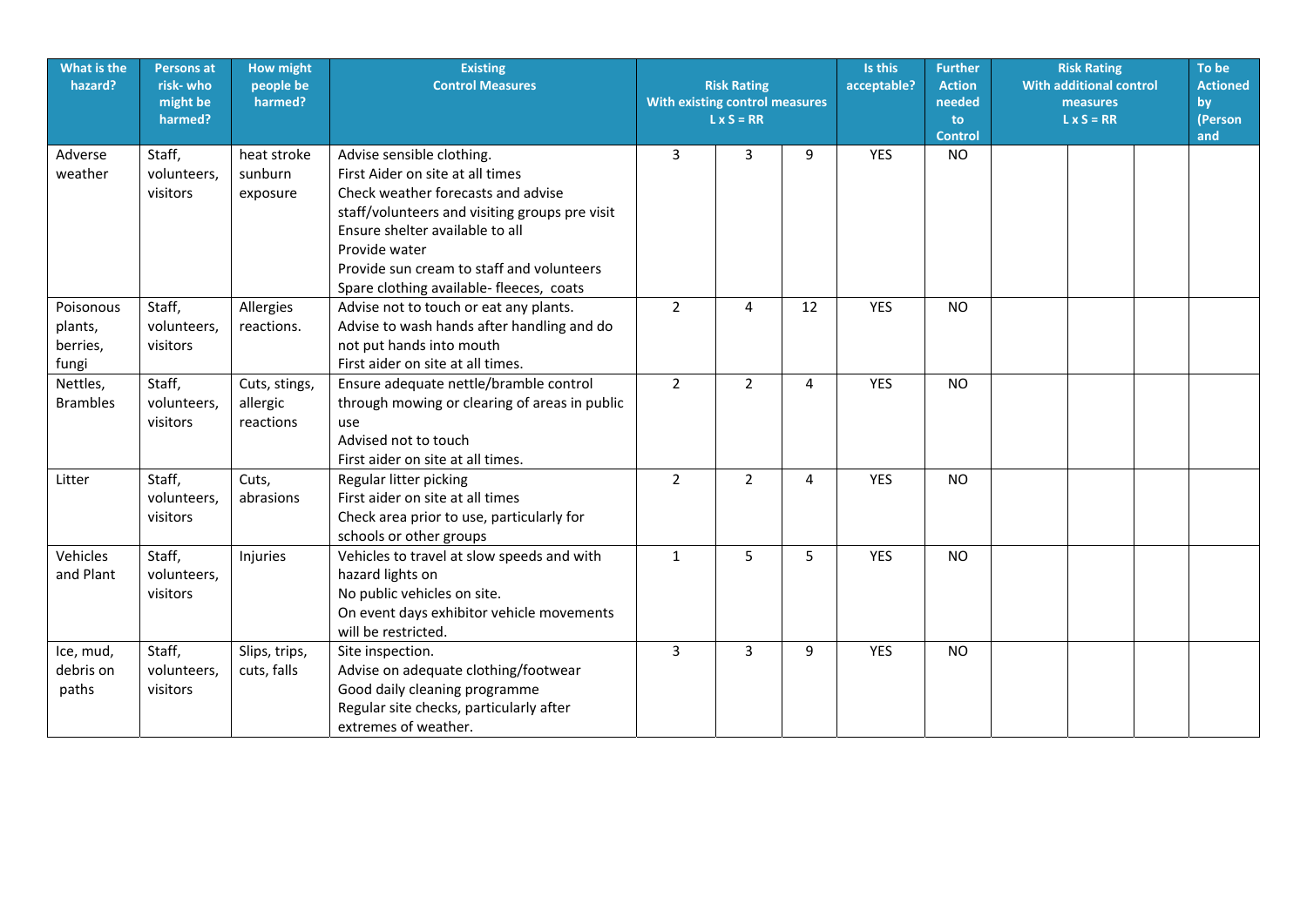| What is the<br>hazard?                        | <b>Persons at</b><br>risk-who<br>might be<br>harmed? | <b>How might</b><br>people be<br>harmed? | <b>Existing</b><br><b>Control Measures</b>                                                                                                                                                                                                                                                                                                                                                                                                                                  | <b>Risk Rating</b><br>With existing control measures<br>$L \times S = RR$ |                | Is this<br>acceptable? | <b>Further</b><br><b>Action</b><br>needed<br>to<br><b>Control</b> | <b>Risk Rating</b><br><b>With additional control</b><br>measures<br>$L \times S = RR$ | To be<br><b>Actioned</b><br>by<br>(Person<br>and |  |
|-----------------------------------------------|------------------------------------------------------|------------------------------------------|-----------------------------------------------------------------------------------------------------------------------------------------------------------------------------------------------------------------------------------------------------------------------------------------------------------------------------------------------------------------------------------------------------------------------------------------------------------------------------|---------------------------------------------------------------------------|----------------|------------------------|-------------------------------------------------------------------|---------------------------------------------------------------------------------------|--------------------------------------------------|--|
| Spread of<br>disease<br>(zoonotic /<br>human) | Staff,<br>volunteers,<br>visitors                    | Infection                                | Inform of risk.<br>Cover any open cuts or wounds.<br>Plasters /plastic non latex gloves available at<br>pond explorer and raised pond.<br>Avoid putting objects that have been in<br>contact with water or birds near mouths.<br>Ask visitors to wash hands after contact with<br>wildfowl, faeces and water.<br>Hand wash gel provided at main points of<br>contact<br>Avoid sick and dead birds.<br>Staff given card of zoonotic diseases as part<br>of induction process | $\overline{2}$                                                            | 5              | 10                     | <b>YES</b>                                                        | <b>NO</b>                                                                             |                                                  |  |
| Slips, trips<br>and falls                     | Staff,<br>volunteers,<br>visitors                    | cuts,<br>bruises,<br>abrasions           | Advise of slippery surfaces<br>Site inspection<br>Remove debris or potential trip hazards                                                                                                                                                                                                                                                                                                                                                                                   | 3                                                                         | 3              | 9                      | <b>YES</b>                                                        | <b>NO</b>                                                                             |                                                  |  |
| Stings and<br>bites                           | Staff,<br>volunteers,<br>visitors                    | Allergic<br>reactions                    | First aider on site at all times<br>If with a school, one teacher should be<br>trained to administer epi-pens<br>Staff epi pens held in the safe. All duty<br>managers have access to safe.                                                                                                                                                                                                                                                                                 | $\overline{2}$                                                            | 5              | 10                     | <b>YES</b>                                                        | <b>NO</b>                                                                             |                                                  |  |
| Duck, geese<br>and<br>swan<br>attacks         | Staff,<br>volunteers,<br>visitors                    | Injuries                                 | First aider on site at all times<br>Advise group if birds are particularly<br>territorial - particularly in springtime<br>Birds that prove to be excessively aggressive<br>will be fenced in and paths will be closed<br>where possible                                                                                                                                                                                                                                     | $\overline{2}$                                                            | $\overline{3}$ | 6                      | <b>YES</b>                                                        | <b>NO</b>                                                                             |                                                  |  |
| Electric<br>fence                             | Staff,<br>volunteers,<br>visitors                    | Electric<br>shock, burns                 | Signs in place<br>Vigilance<br>Regularly checked in line with safety<br>standards<br>Stick to marked footpaths.<br>All children to be accompanied by adult.<br>Adult: learner ratios adhered to                                                                                                                                                                                                                                                                             | $\overline{2}$                                                            | 5              | 10                     | <b>YES</b>                                                        | <b>NO</b>                                                                             |                                                  |  |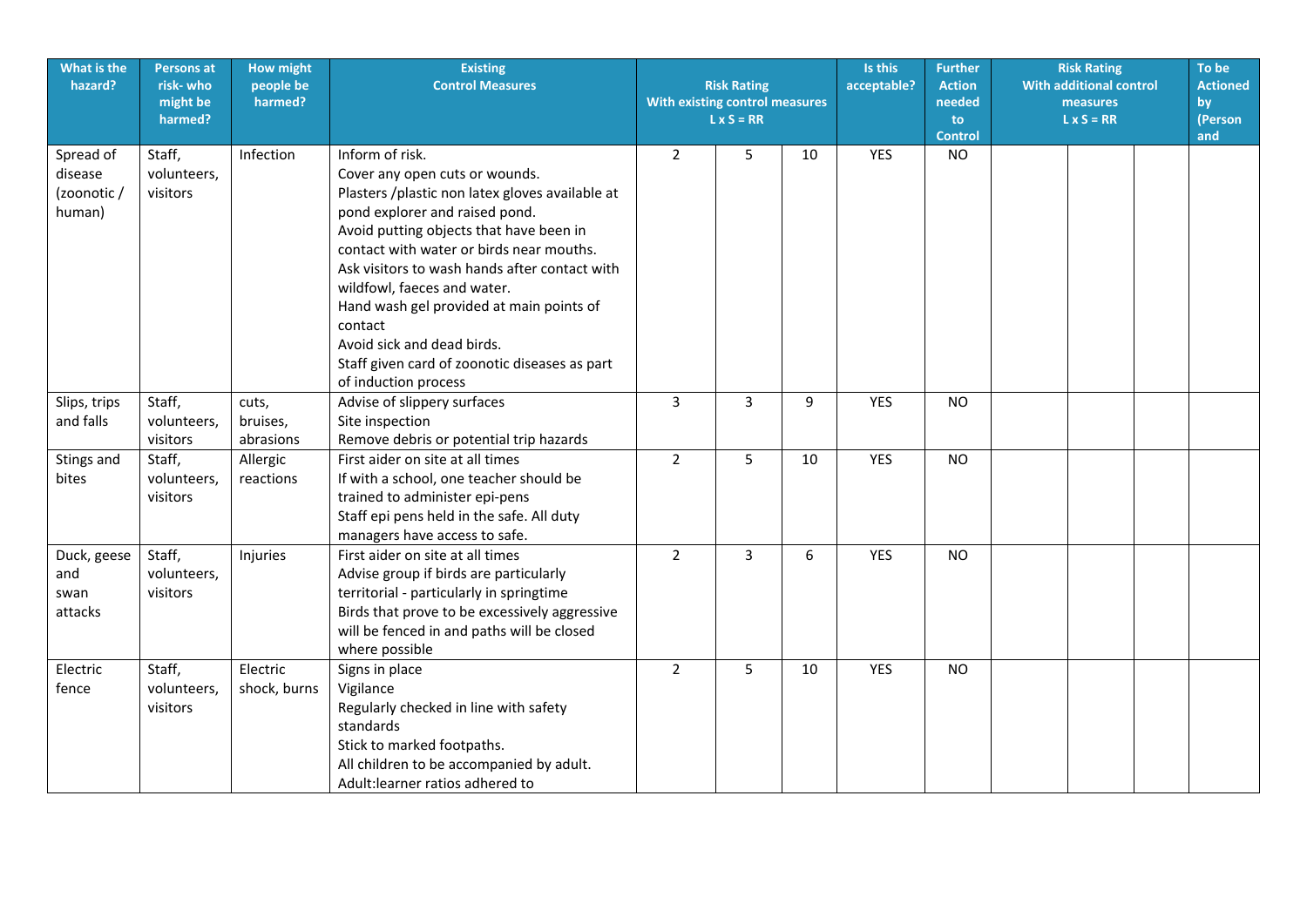| What is the<br>hazard?          | <b>Persons at</b><br>risk- who<br>might be<br>harmed? | <b>How might</b><br>people be<br>harmed?               | <b>Existing</b><br><b>Control Measures</b>                                                                                                                                                                                                                                                                                                                                                                         | With existing control measures | <b>Risk Rating</b><br>$L \times S = RR$ |              | Is this<br>acceptable? | <b>Further</b><br><b>Action</b><br>needed<br>to<br><b>Control</b> | <b>Risk Rating</b><br><b>With additional control</b><br>measures<br>$L \times S = RR$ | To be<br><b>Actioned</b><br>by<br>(Person<br>and |
|---------------------------------|-------------------------------------------------------|--------------------------------------------------------|--------------------------------------------------------------------------------------------------------------------------------------------------------------------------------------------------------------------------------------------------------------------------------------------------------------------------------------------------------------------------------------------------------------------|--------------------------------|-----------------------------------------|--------------|------------------------|-------------------------------------------------------------------|---------------------------------------------------------------------------------------|--------------------------------------------------|
| Hand<br>feeding<br>birds        | Staff,<br>volunteers,<br>visitors                     | Allergic<br>reactions                                  | Advise hand washing after this activity<br>If in a group, a first aider who is epi-pen<br>trained must come with them.<br>Do not put hands near/in mouth<br>Signs in place to advise<br>First aider on site at all times                                                                                                                                                                                           | $\overline{2}$                 | 5                                       | 10           | <b>YES</b>             | <b>NO</b>                                                         |                                                                                       |                                                  |
| Contact<br>with algal<br>blooms | Staff,<br>volunteers,<br>visitors                     | allergic<br>reactions                                  | Water quality tested regularly<br>Wash hands after contact with water and<br>advise public to do so<br>Do not put hands in mouth.<br>First aider on site at all times<br>If a group, a first aider who is epi-pen trained<br>must come with them.                                                                                                                                                                  | $\overline{2}$                 | 5                                       | 10           | YES                    | <b>NO</b>                                                         |                                                                                       |                                                  |
| Play areas                      | Visitors                                              | Slips, trips,<br>falls, cuts,<br>bruises,<br>abrasions | Up to 1 class (up to 35 students) at a time in<br>the play area.<br>If schools bring more than 1 class of children<br>then they are asked to take it in turns to use<br>the equipment.<br>Play areas only to be used by children up to<br>the age of 11 years<br>Students must be supervised at all times by<br>accompanying teachers<br>Students and teachers are asked to be<br>considerate of other site users. | $\overline{3}$                 | $\overline{3}$                          | 9            | <b>YES</b>             | <b>NO</b>                                                         |                                                                                       |                                                  |
| Moving<br>around                | Visitors                                              | Crowd<br>control                                       | Visitors must stick to marked pathways<br>Area that are not open to the public have<br>appropriate signage in place or will be<br>chained and padlocked.<br>Larger groups must be considerate of other<br>site users and must not obstruct pathways.<br>School/Groups must have adequate adult<br>supervision to meet the ratios stated within<br>WWT Arundel booking documentation.                               | $\mathbf{1}$                   | $\mathbf{1}$                            | $\mathbf{1}$ | YES                    | <b>NO</b>                                                         |                                                                                       |                                                  |
| Gates                           | Staff,<br>visitors,<br>volunteers                     | Trapped<br>fingers                                     | Gates have appropriate signage to inform<br>visitors of push/pull action required.<br>First aider on site at all times                                                                                                                                                                                                                                                                                             | 3                              | $\mathbf{1}$                            | 3            | <b>YES</b>             | <b>NO</b>                                                         |                                                                                       |                                                  |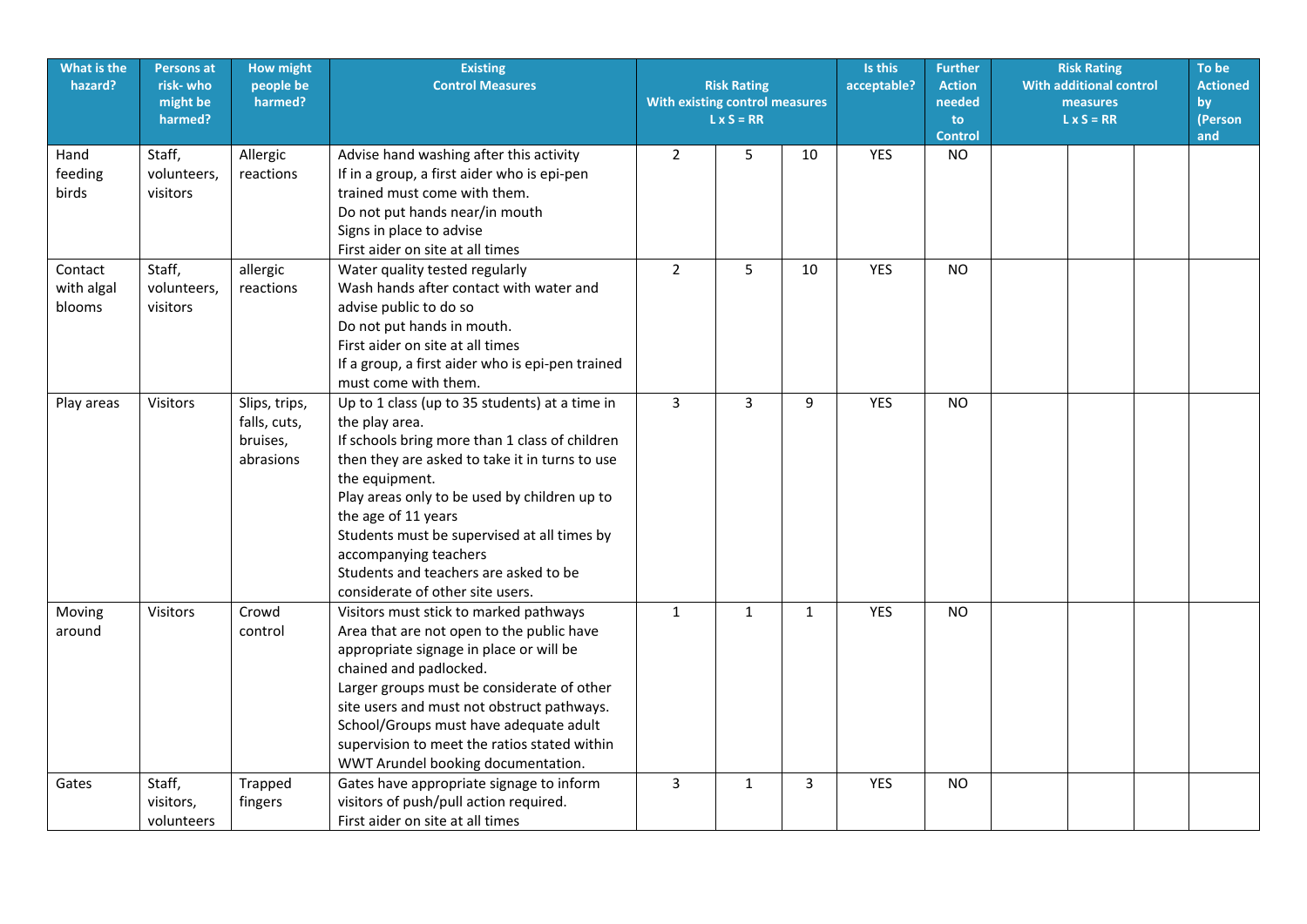| What is the<br>hazard?           | <b>Persons at</b><br>risk-who<br>might be<br>harmed? | <b>How might</b><br>people be<br>harmed? | <b>Existing</b><br><b>Control Measures</b>                                                                                                                                                                                                                                                                                                                                                                                                                                                                                                                                                                                                                                                                                                                                                                                                                                                                                                                                                                                                                                               | <b>Risk Rating</b><br>acceptable?<br><b>With existing control measures</b><br>$L \times S = RR$ |              |              |            | <b>Further</b><br><b>Action</b><br>needed<br>to<br><b>Control</b> | <b>Risk Rating</b><br><b>With additional control</b><br>measures<br>$L \times S = RR$ |  | To be<br><b>Actioned</b><br>by<br>(Person<br>and |  |
|----------------------------------|------------------------------------------------------|------------------------------------------|------------------------------------------------------------------------------------------------------------------------------------------------------------------------------------------------------------------------------------------------------------------------------------------------------------------------------------------------------------------------------------------------------------------------------------------------------------------------------------------------------------------------------------------------------------------------------------------------------------------------------------------------------------------------------------------------------------------------------------------------------------------------------------------------------------------------------------------------------------------------------------------------------------------------------------------------------------------------------------------------------------------------------------------------------------------------------------------|-------------------------------------------------------------------------------------------------|--------------|--------------|------------|-------------------------------------------------------------------|---------------------------------------------------------------------------------------|--|--------------------------------------------------|--|
| Wheelchair<br>s moving<br>around | Staff,<br>volunteers,<br>visitors                    | Crowd<br>control                         | Disabled parking and toilets available. Toilets<br>are unlocked there is no need to go to<br>reception for a key.<br>Pathways are tarmac and level.<br>Reed bed boardwalk is wooden in<br>construction and wide enough to<br>accommodate a wheelchair.<br>Passing places in place for safe movement<br>through the reed bed.<br>Pond explorer boardwalk is not wide enough<br>to accommodate safe passing/turning of a<br>wheelchair. An area for wheelchair users to<br>dip from is close the pond explorer building<br>and 2 can be accommodated at any one time.<br>Wheelchair users can still access pond<br>explorer building but should be advised of the<br>steep slope into the area.<br>Wheelchair users can do pond dipping at the<br>raised pond. Please advise of wheelchair<br>users at time of booking. Powered<br>wheelchairs may not use the boats, but<br>manuals wheelchair users can if accompanied<br>by a person capable of getting them into and<br>out of the boat. Boat specific risk assessment<br>details procedure for loading/unloading<br>wheelchair users. | $\mathbf{1}$                                                                                    | $\mathbf{1}$ | $\mathbf{1}$ | <b>YES</b> | <b>NO</b>                                                         |                                                                                       |  |                                                  |  |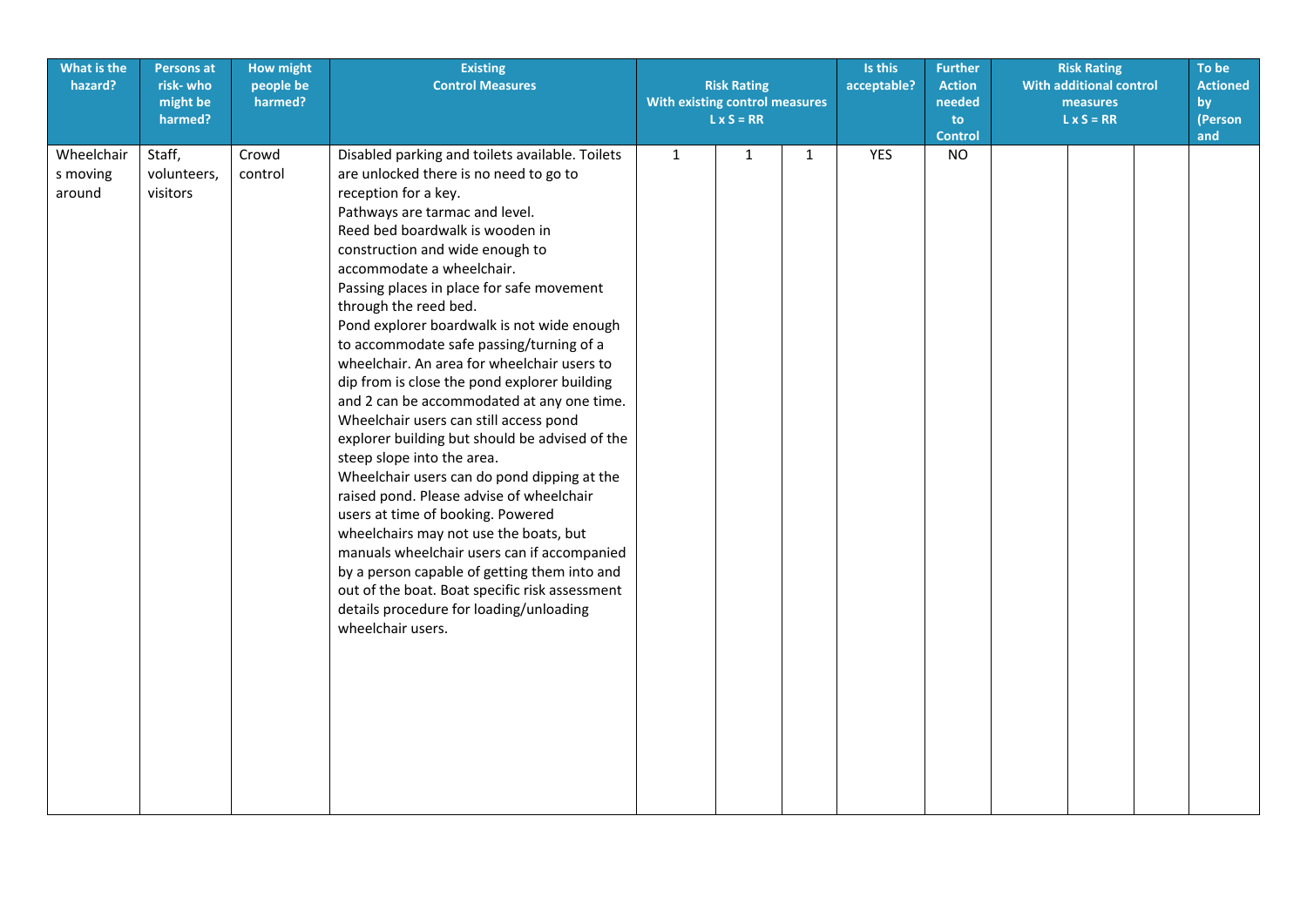| What is the<br>hazard?                                         | <b>Persons at</b><br>risk-who<br>might be<br>harmed? | <b>How might</b><br>people be<br>harmed? | <b>Existing</b><br><b>Control Measures</b>                                                                                                                                                                                                                                                                                                                                          | <b>Risk Rating</b><br>With existing control measures<br>$L \times S = RR$ |                |    | Is this<br>acceptable? | <b>Further</b><br><b>Action</b><br>needed<br>to<br><b>Control</b> | <b>Risk Rating</b><br><b>With additional control</b><br>measures<br>$L \times S = RR$ | To be<br><b>Actioned</b><br>by<br>(Person<br>and |
|----------------------------------------------------------------|------------------------------------------------------|------------------------------------------|-------------------------------------------------------------------------------------------------------------------------------------------------------------------------------------------------------------------------------------------------------------------------------------------------------------------------------------------------------------------------------------|---------------------------------------------------------------------------|----------------|----|------------------------|-------------------------------------------------------------------|---------------------------------------------------------------------------------------|--------------------------------------------------|
| Separation<br>from the<br>group                                | Visitor                                              | Separation-<br>emotional                 | Ensure correct ratio of adults to children with<br>groups.<br>Control entry using rope at entrance to area<br>Session leader to have radio at all times<br>Control number in pond explorer area<br>Control number dipping at any one time.<br>Policies in place for lost or loan child situation<br>2 x wheelchairs may dip at the pond explorer<br>station in the designated area. | 1                                                                         | 5              | 5  | <b>YES</b>             | NO.                                                               |                                                                                       |                                                  |
| Slips trips<br>and falls<br>- Pond<br>Explorer/<br>raised pond | Staff,<br>volunteers,<br>visitors                    | cuts, bruises                            | Session leaders to carry radio at all times.<br>First aider on site at all times<br>Advise of slippery surface on decking at pond<br>explorer<br>Advise not to run.<br>Advise hand washing. Hands not to be placed<br>in mouth.<br>Plasters available at both ponds at all times.<br>Hand sanitising gel available at ponds                                                         | 3                                                                         | $\overline{2}$ | 6  | <b>YES</b>             | <b>NO</b>                                                         |                                                                                       |                                                  |
| Soil                                                           | Staff,<br>volunteers,<br>visitors                    | illnesses                                | Advise hand washing.<br>Hands not to be placed in mouth<br>Session leader to advise on appropriate<br>behaviour                                                                                                                                                                                                                                                                     | 2                                                                         | 5              | 10 | <b>YES</b>             | <b>NO</b>                                                         |                                                                                       |                                                  |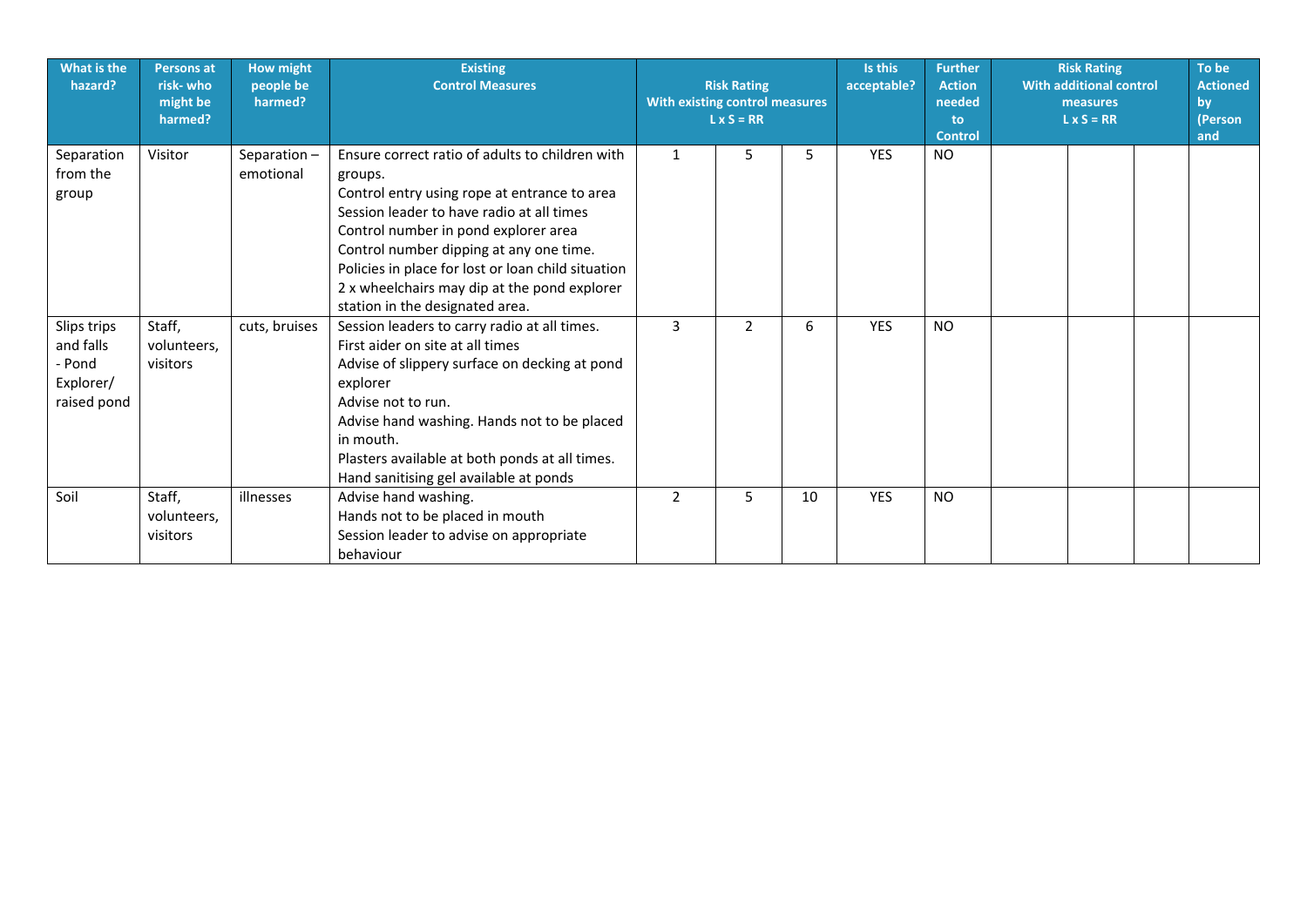| What is the<br>hazard? | <b>Persons at</b><br>risk-who<br>might be<br>harmed? | <b>How might</b><br>people be<br>harmed?                                           | <b>Existing</b><br><b>Control Measures</b>                                                                                                                                                                                                                                                                                                                                                                                                                                                                                                                                                                                                                                                                                                                                                                                                                                                                                                                                                                                                                                                                                                                                                                                            | <b>Risk Rating</b><br>With existing control measures<br>$L \times S = RR$ |   |    |     | Is this<br>acceptable? | <b>Further</b><br><b>Action</b><br>needed<br>to<br><b>Control</b> | <b>Risk Rating</b><br><b>With additional control</b><br>measures<br>$L \times S = RR$ | To be<br><b>Actioned</b><br>by<br>(Person<br>and |
|------------------------|------------------------------------------------------|------------------------------------------------------------------------------------|---------------------------------------------------------------------------------------------------------------------------------------------------------------------------------------------------------------------------------------------------------------------------------------------------------------------------------------------------------------------------------------------------------------------------------------------------------------------------------------------------------------------------------------------------------------------------------------------------------------------------------------------------------------------------------------------------------------------------------------------------------------------------------------------------------------------------------------------------------------------------------------------------------------------------------------------------------------------------------------------------------------------------------------------------------------------------------------------------------------------------------------------------------------------------------------------------------------------------------------|---------------------------------------------------------------------------|---|----|-----|------------------------|-------------------------------------------------------------------|---------------------------------------------------------------------------------------|--------------------------------------------------|
| <b>Boats</b>           | Staff,<br>volunteers,<br>visitors                    | Falling over<br>board,<br>minor<br>injuries,<br>ingestion of<br>water,<br>drowning | There is a boat specific risk assessment for<br>further detail on boating activity and<br>procedures. Specific to school groups are the<br>following aspects:<br>1. School children will be treated as normal<br>passengers, with the following extra<br>precautions.<br>2. School boat trips will last no longer than 30<br>minutes and this time includes putting<br>on/taking off life jackets.<br>Should groups be running late then shorter<br>trips will take place. Schools will be advised<br>beforehand of their departure times, and it is<br>the responsibility of the teacher to be at the<br>jetty on time.<br>3. Groups should not access the jetty without<br>a member of WWT staff.<br>4 Control and discipline of the group remains<br>the responsibility of the teachers with the<br>students. However if drivers feel that<br>behaviour whilst travelling is unsafe they<br>should return immediately to the jetty.<br>5 All staff and students to wear life jackets if<br>primary age.<br>For secondary school groups the choice will<br>be given to the teachers regarding life<br>jackets.<br>6 Ratios of 1:3 will apply with students up to<br>the age of 16.<br>7 Students aged 17+ will be considered adults | $\overline{2}$                                                            | 5 | 10 | YES | <b>NO</b>              |                                                                   |                                                                                       |                                                  |